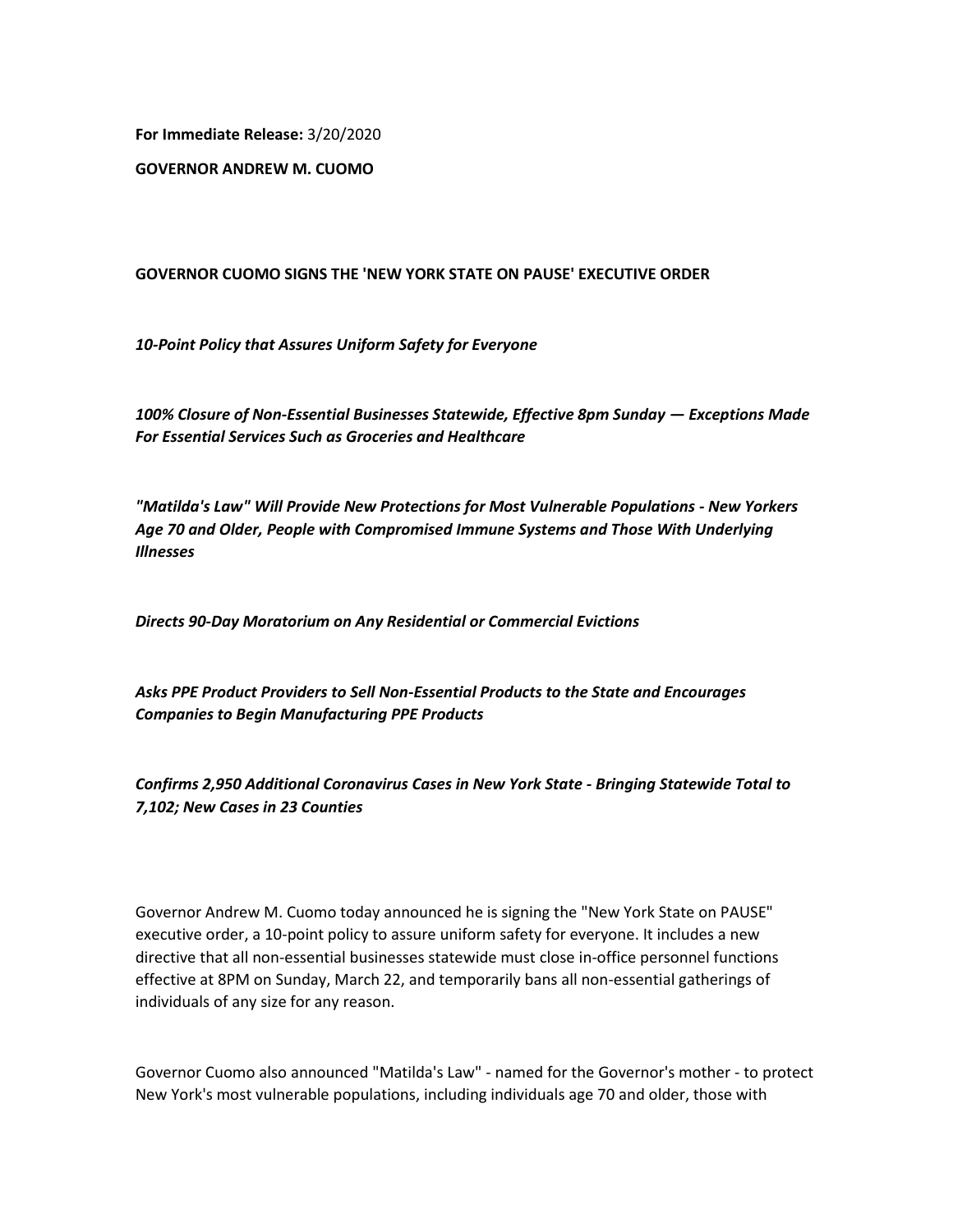compromised immune systems and those with underlying illnesses. The measure requires this group of New Yorkers to stay home and limit home visitation to immediate family members or close friends in need of emergency assistance. If it is necessary to visit such individuals, the visitor should get prescreened by taking temperature and seeing if person is exhibiting other flu-like symptoms. Both individuals should wear a mask for the duration of the visit.

The Governor also announced a 90-day moratorium on any residential or commercial evictions.

Additionally, amid a shortage of personal protective equipment — or PPE — products in the state, including gloves, masks and gowns, the Governor is asking all PPE product providers to sell to the state any products that are not essential or not currently being used. Businesses interested in selling products to the state should contact Simonida Subotic at 646-522 8477 or [covid19supplies@exec.ny.gov.](mailto:covid19supplies@exec.ny.gov)

The Governor is also encouraging any company with the proper equipment or personnel to begin to manufacture PPE products if possible. The state is willing to provide funding to any company to obtain the proper equipment and personnel. Businesses interested in receiving state funding to manufacture PPE products should contact Eric Gertler at 212-803- 3100 or [COVID19supplies@esd.ny.gov.](mailto:COVID19supplies@esd.ny.gov)

"We know the most effective way to reduce the spread of this virus is through social distancing and density reduction measures," **Governor Cuomo said.** "I have said from the start that any policy decision we make will be based on the facts, and as we get more facts we will calibrate our response accordingly. This executive order builds on the actions we have taken to reduce the spread of the virus and protect the wellbeing of our friends, colleagues and neighbors. But again, I want to remind New Yorkers that the panic we are seeing is outpacing the reality of the virus  $$ and we will get through this period of time together."

The Governor's 10-point NYS on PAUSE plan is as follows:

1. Effective at 8PM on Sunday, March 22, all non-essential businesses statewide will be closed;

2. Non-essential gatherings of individuals of any size for any reason (e.g. parties, celebrations or other social events) are canceled or postponed at this time;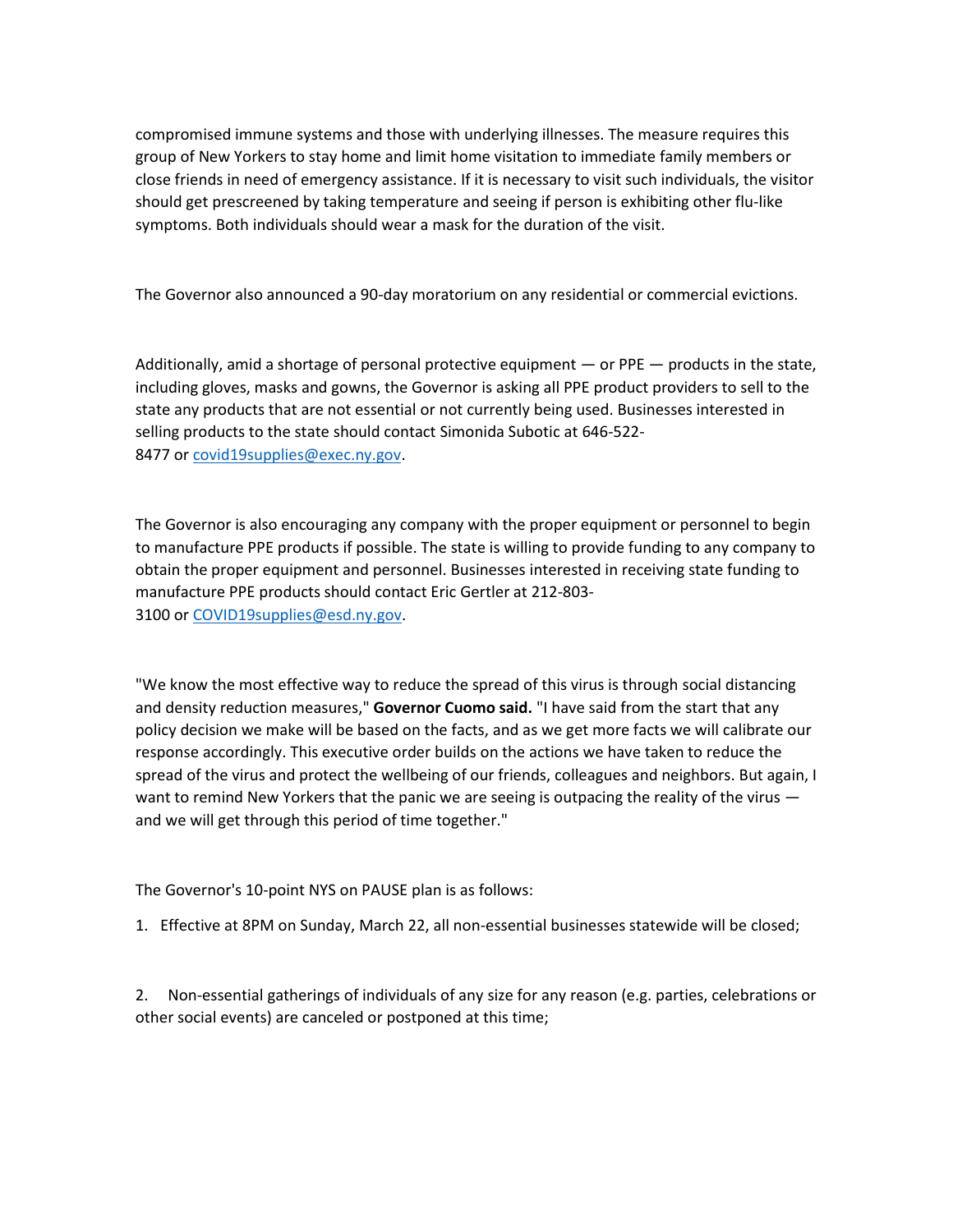3. Any concentration of individuals outside their home must be limited to workers providing essential services and social distancing should be practiced;

4. When in public individuals must practice social distancing of at least six feet from others;

5. Businesses and entities that provide other essential services must implement rules that help facilitate social distancing of at least six feet;

6. Individuals should limit outdoor recreational activities to non-contact and avoid activities where they come in close contact with other people;

7. Individuals should limit use of public transportation to when absolutely necessary and should limit potential exposure by spacing out at least six feet from other riders;

8. Sick individuals should not leave their home unless to receive medical care and only after a telehealth visit to determine if leaving the home is in the best interest of their health;

9. Young people should also practice social distancing and avoid contact with vulnerable populations; and

10. Use precautionary sanitizer practices such as using isopropyl alcohol wipes.

"Matilda's Law" includes the following rules for vulnerable populations:

- Remain indoors;
- Can go outside for solitary exercise;
- Pre-screen all visitors and aides by taking their temperature and seeing if person is exhibiting other flu-like symptoms;
- Do not visit households with multiple people;
- Wear a mask when in the company of others;
- To the greatest extent possible, everyone in the presence of vulnerable people should wear a mask;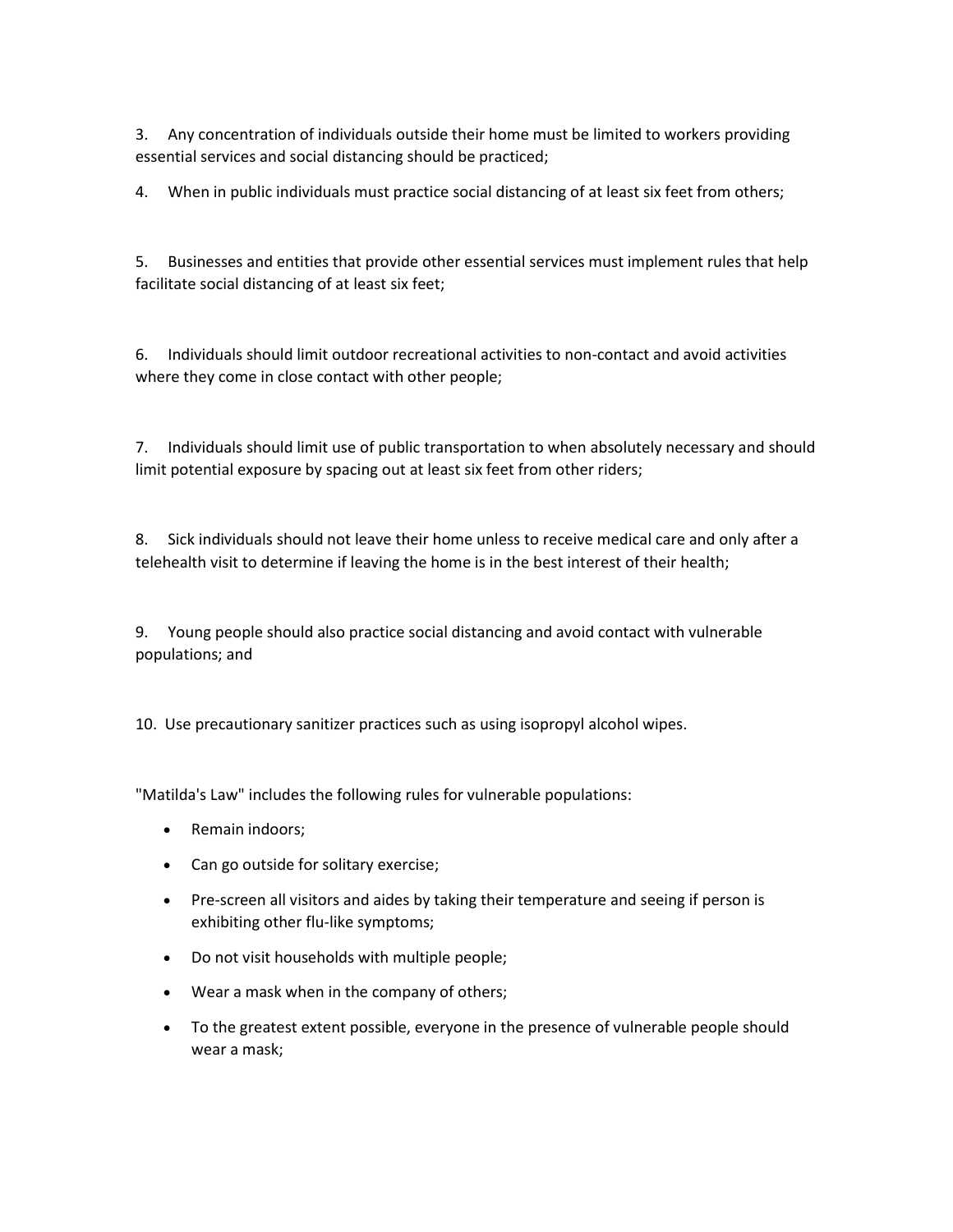- Always stay at least six feet away from individuals; and
- Do not take public transportation unless urgent and absolutely necessary.

Finally, the Governor confirmed 2,950 additional cases of novel coronavirus, bringing the statewide total to 7,102 confirmed cases in New York State. Of the 7,102 total individuals who tested positive for the virus, the geographic breakdown is as follows:

| County                 | <b>Total Positive New Positive</b> |      |
|------------------------|------------------------------------|------|
| Albany County          | 61                                 | 18   |
| Allegany County        | 2                                  | 0    |
| <b>Broome County</b>   | 2                                  | 0    |
| Chenango County        | 2                                  | 0    |
| <b>Clinton County</b>  | 2                                  | 0    |
| Columbia County        | 1                                  | 1    |
| Delaware County        | 1                                  | 0    |
| Dutchess County        | 36                                 | 5    |
| Erie County            | 31                                 | 3    |
| <b>Essex County</b>    | 1                                  | 0    |
| <b>Fulton County</b>   | 1                                  | 0    |
| Genesee County         | 1                                  | 0    |
| Greene County          | 2                                  | 0    |
| <b>Hamilton County</b> | 2                                  | 0    |
| Herkimer County        | 2                                  | 1    |
| Jefferson County       | 1                                  | 0    |
| Livingston County      | 1                                  | 1    |
| Monroe County          | 32                                 | 5    |
| Montgomery County      | 2                                  | 0    |
| Nassau County          | 754                                | 382  |
| Niagara County         | 3                                  | 2    |
| New York City          | 4408                               | 1939 |